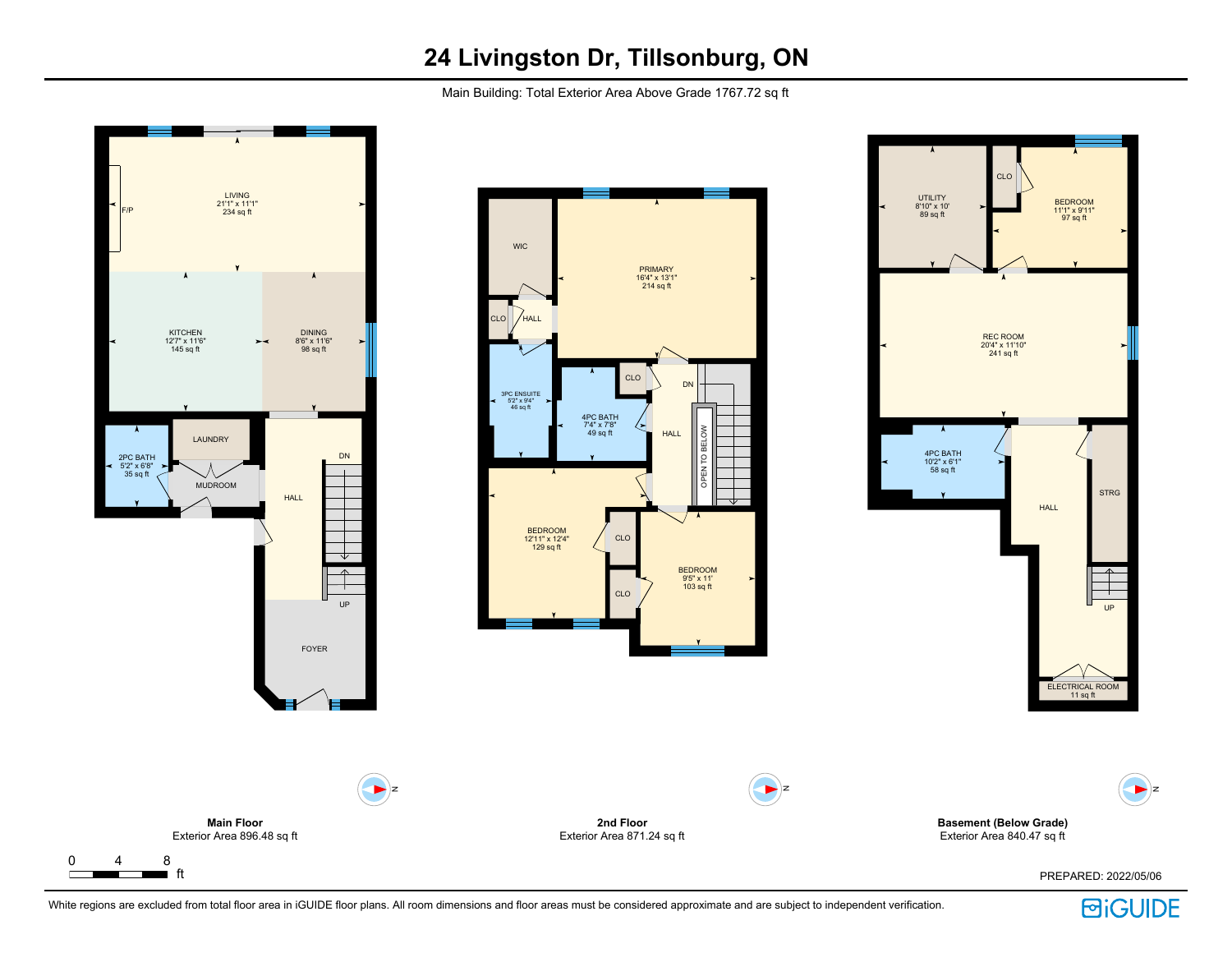**Main Floor** Exterior Area 896.48 sq ft Interior Area 769.97 sq ft





White regions are excluded from total floor area in iGUIDE floor plans. All room dimensions and floor areas must be considered approximate and are subject to independent verification.

**i** ft **FREPARED: 2022/05/06** 

0 4 8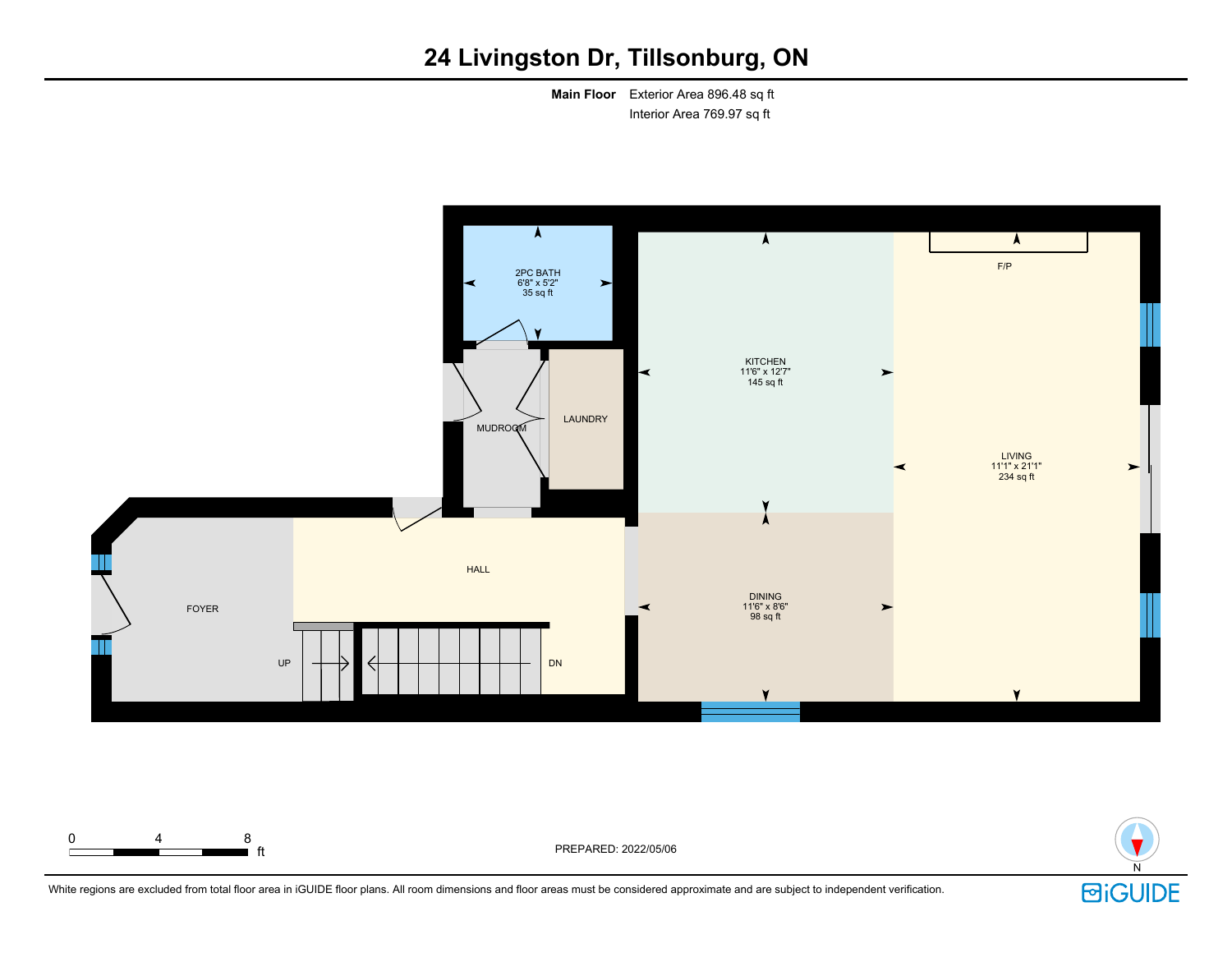**2nd Floor** Exterior Area 871.24 sq ft Interior Area 760.43 sq ft Excluded Area 10.33 sq ft





White regions are excluded from total floor area in iGUIDE floor plans. All room dimensions and floor areas must be considered approximate and are subject to independent verification.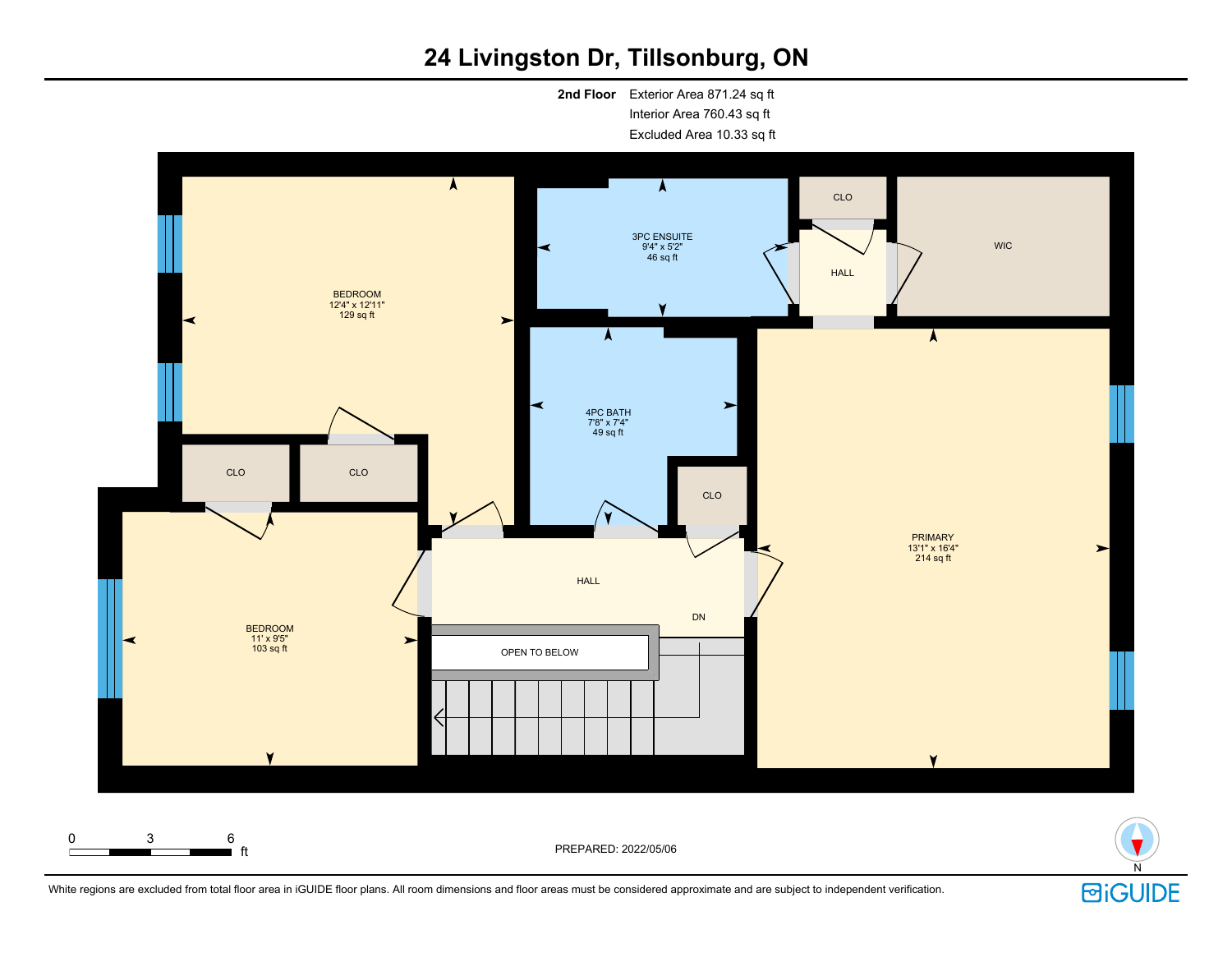**Basement (Below Grade)** Exterior Area 840.47 sq ft Interior Area 716.25 sq ft





White regions are excluded from total floor area in iGUIDE floor plans. All room dimensions and floor areas must be considered approximate and are subject to independent verification.

0 4 8

ft PREPARED: 2022/05/06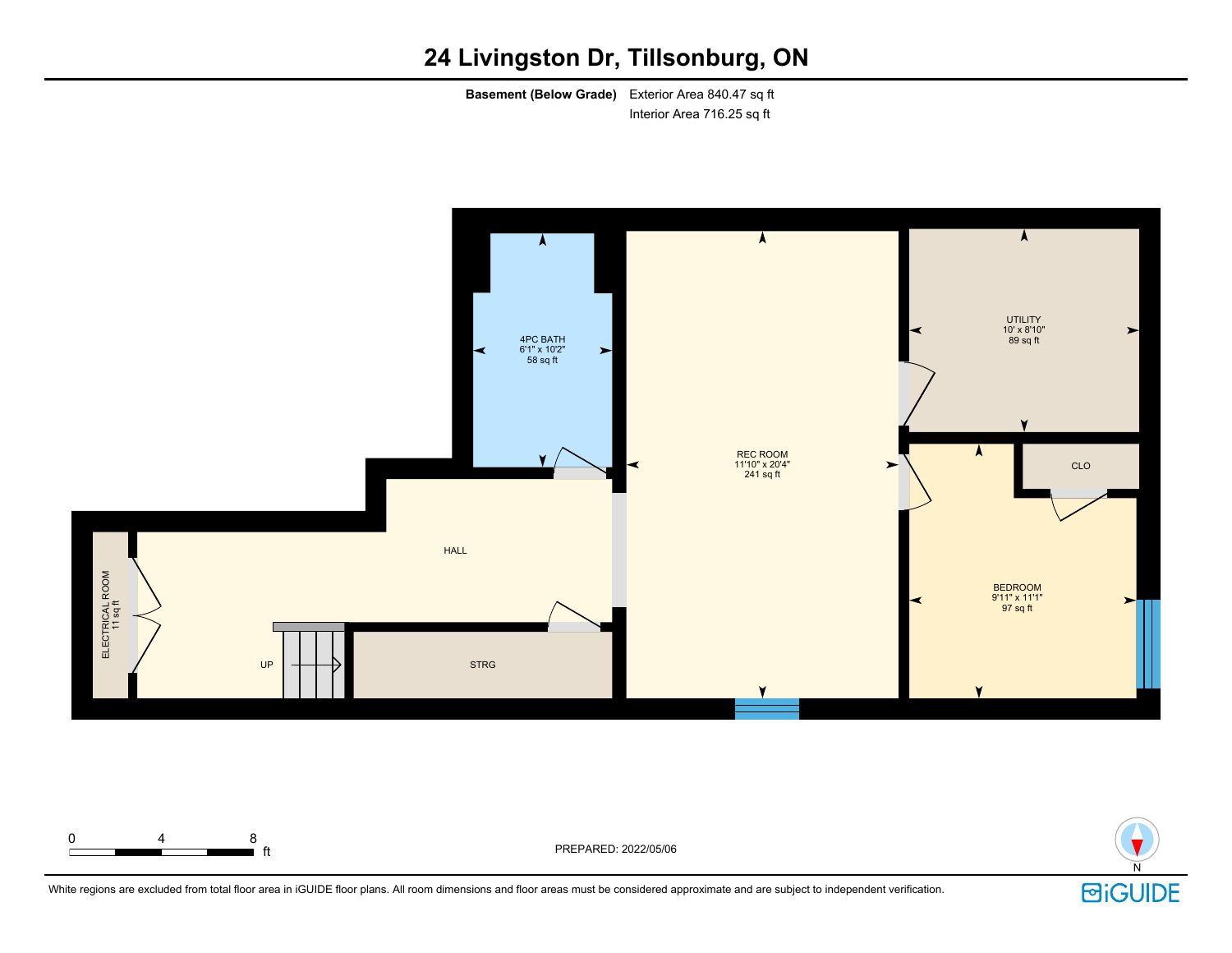# **Property Details**

#### **Room Measurements**

Only major rooms are listed. Some listed rooms may be excluded from total interior floor area (e.g. garage). Room dimensions are largest length and width; parts of room may be smaller. Room area is not always equal to product of length and width.

# **Main Building**

MAIN FLOOR 2pc Bath: 5'2" x 6'8" | 35 sq ft Dining: 8'6" x 11'6" | 98 sq ft Kitchen: 12'7" x 11'6" | 145 sq ft Living: 21'1" x 11'1" | 234 sq ft

# 2ND FLOOR

3pc Ensuite: 5'2" x 9'4" | 46 sq ft 4pc Bath: 7'4" x 7'8" | 49 sq ft Bedroom: 9'5" x 11' | 103 sq ft Bedroom: 12'11" x 12'4" | 129 sq ft Primary: 16'4" x 13'1" | 214 sq ft

# BASEMENT

4pc Bath: 10'2" x 6'1" | 58 sq ft Bedroom: 11'1" x 9'11" | 97 sq ft Electrical Room: 11 sq ft Rec Room: 20'4" x 11'10" | 241 sq ft Utility: 8'10" x 10' | 89 sq ft

#### **Floor Area Information**

Floor areas include footprint area of interior walls. All displayed floor areas are rounded to two decimal places. Total area is computed before rounding and may not equal to sum of displayed floor areas.

# **Main Building**

MAIN FLOOR Interior Area: 769.97 sq ft Perimeter Wall Thickness: 11.0 in Exterior Area: 896.48 sq ft

### 2ND FLOOR

Interior Area: 760.43 sq ft Excluded Area: 10.33 sq ft Perimeter Wall Thickness: 11.0 in Exterior Area: 871.24 sq ft

BASEMENT (Below Grade) Interior Area: 716.25 sq ft Perimeter Wall Thickness: 11.0 in Exterior Area: 840.47 sq ft

# **Total Above Grade Floor Area, Main Building**

Interior Area: 1530.41 sq ft Excluded Area: 10.33 sq ft Exterior Area: 1767.72 sq ft